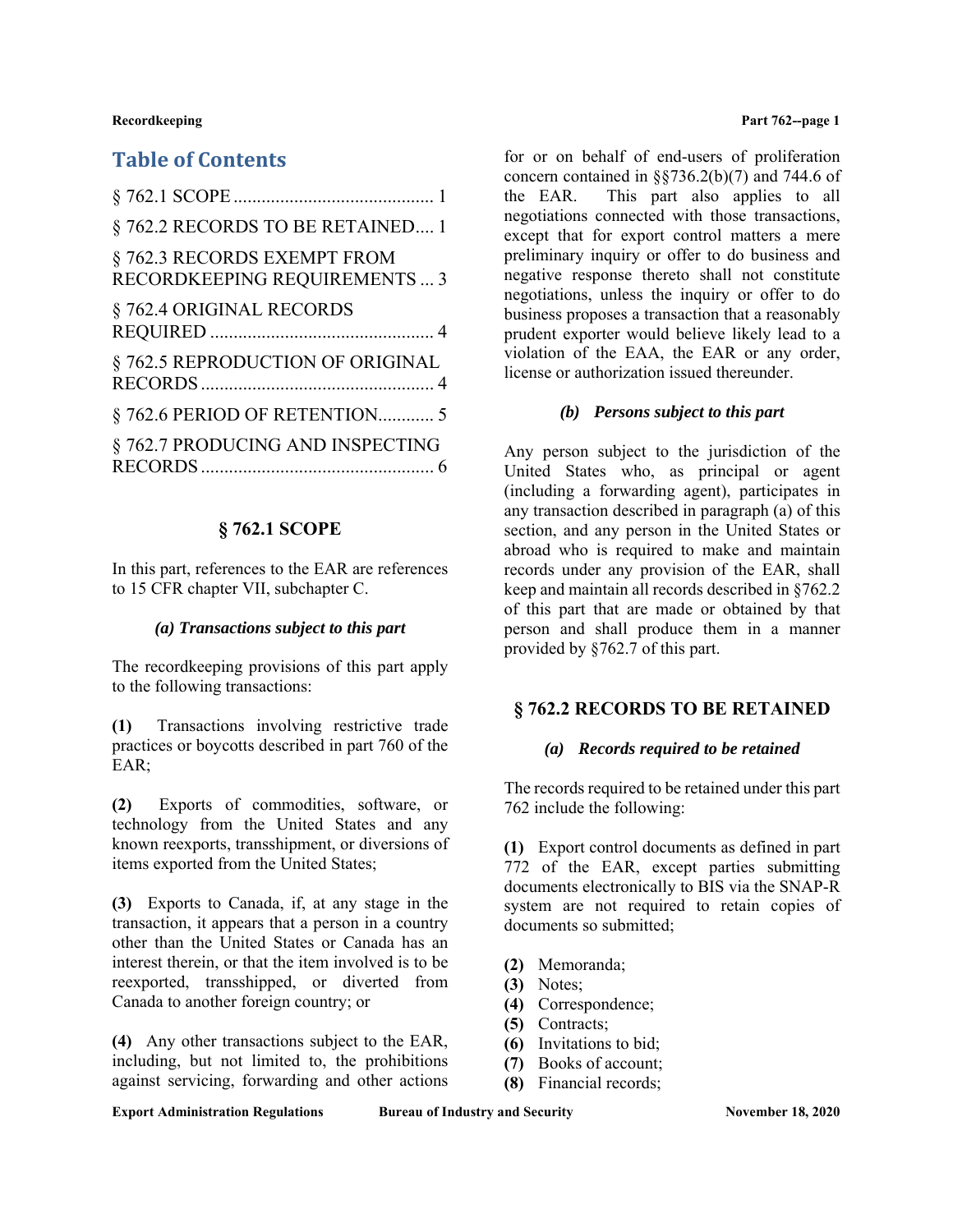**(9)** Restrictive trade practice or boycott documents and reports;

**(10)** Notification from BIS of an application being returned without action; notification by BIS of an application being denied; notification by BIS of the results of a commodity classification or encryption review request conducted by BIS;

**(11)** The serial number, make, model, and caliber for any firearm controlled in ECCN 0A501.a and for shotguns with barrel length less than 18 inches controlled in 0A502 that have been exported. The "exporter" or any other party to the transaction (*see* § 758.3 of the EAR), that creates or receives such records is a person responsible for retaining this record; and

**(12)** Other records pertaining to the types of transactions described in §762.1(a) of this part, which are made or obtained by a person described in  $§762.1(b)$  of this part.

### *(b) Records retention references*

Paragraph (a) of this section describes records that are required to be retained. Other parts, sections, or supplements of the EAR which require the retention of records or contain recordkeeping provisions, include, but are not limited to the following:

- **(1)** §732.6, Steps for other requirements;
- **(2)** §734.4(g), *de minimis* calculation (method);
- **(3)** Part 736, General Prohibitions;
- **(4)** §740.1, Introduction (to License Exceptions);
- **(5)** § 740.9(a)(3)(i)(B), Tools of trade: temporary exports, reexports, and transfers (in country) of technology by U.S. persons (TMP);
- **(6)** §740.10(c), Servicing and replacement of parts and equipment (RPL);
- **(7)** § 740.11(b)(2)(iii) and (iv), Exports, reexports and transfers (in-country) made for or on behalf of a department or agency of the U.S. Government and Items exported

at the direction of the U.S. Department of Defense (GOV);

- **(8)** §740.12, Humanitarian donations (GFT);
- **(9)** §740.13(h), Technology and software unrestricted (TSU);
- **(10)** § 740.20(g), Responses to License Exception STA eligibility requests for "600 series" end items (STA);
- **(11)** §743.1, Wassenaar reports;
- **(12)** §743.2, High Performance Computers;
- **(13)** § 743.4(c)(1) and (c)(2), Conventional arms reporting;
- **(14)** §745.1, Annual reports;
- **(15)** §745.2, End-use certificates;
- **(16)** §746.3 Iraq;
- **(17)** [Reserved];
- **(18)** §748.1(d)(2), Procedure for requesting authorization to file paper applications, notifications, or requests;
- **(19)** §748.4(b), Disclosure of parties on license applications and the power of attorney;
- **(20)** §748.6, General instructions for license applications;
- **(21)** §748.9, Support documents for license applications;
- **(22)** §748.10, PRC End-User Statement;
- **(23)** §748.11, Statement by Ultimate Consignee and Purchaser;
- **(24)** §748.12, Firearms Convention (FC) Import Certificate;
- **(25)** [RESERVED]
- **(26)** Supplement No. 2 to Part 748 paragraph (c)(2), Security Safeguard Plan requirement*;*
- **(27)** §750.7, Issuance of license and acknowledgment of conditions;
- **(28)** §750.8, Revocation or suspension of license;
- **(29)** §750.9, Duplicate licenses;
- **(30)** §750.10, Transfer of licenses for export;
- **(31) (39)** [Reserved]
- **(40)** §754.4, Unprocessed western red cedar;
- **(41)** §758.1 and §758.2, Automated Export System record;
- **(42)** §758.1(h), Record and proof of agent's authority;
- **(43)** §758.3(b), Routed Export Transactions;
- **(44)** §758.6, Destination control statements;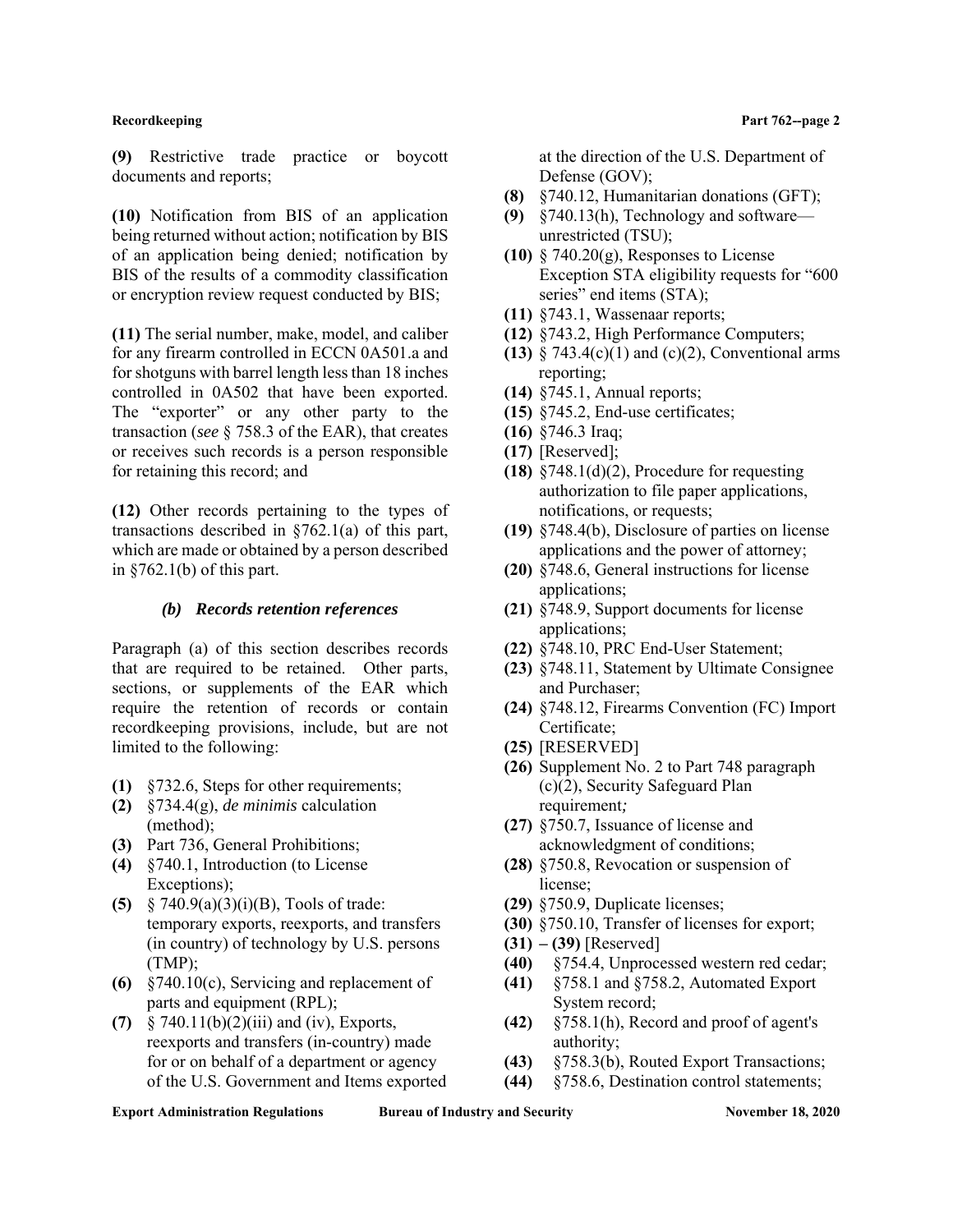- **(45)** §760.5, Reporting requirements;
- **(46)** §762.2, Records to be retained;
- **(47)** §764.2, Violations;
- **(48)** §764.5, Voluntary self-disclosure;
- **(49)** §766.10, Subpoenas;
- **(50)** § 772.2, "Specially designed" definition, note to paragraphs  $(b)(4)$ ,  $(b)(5)$ , and  $(b)(6)$ :
- **(51)** § 740.20, note to paragraph (c)(1), License Exception STA prior approval on a BIS or DDTC license (STA);
- **(52)** § 744.15(b), UVL statement as well as any logs or records created for multiple exports, reexports, and transfers (incountry);
- **(53)** § 750.7(c)(2), Notification of name change by advisory opinion request; and
- **(54)** § 748.13 Certain Hong Kong import and export licenses.

## *(c) Special recordkeeping requirement*

**(1) Libya**. Persons in receipt of a specific license granted by the Department of the Treasury's Office of Foreign Assets Control (OFAC) for the export to Libya of any item subject to the EAR must maintain a record of those items transferred to Libya pursuant to such specific license and record when the items are consumed or destroyed in the normal course of their use in Libya, reexported to a third country not requiring further authorization from BIS, or returned to the United States. This requirement applies only to items subject to a license requirement under the EAR for export to Libya as of April 29, 2004. These records must include the following information:

**(i)** Date of export or reexport and related details (including means of transport);

**(ii)** Description of items (including ECCN) and value of items in U.S. Dollars;

**(iii)** Description of proposed end-use and locations in Libya where items are intended to be used;

**(iv)** Parties other than specific OFAC licensee who may be given temporary access to the items; and

**(v)** Date of consumption or destruction, if the items are consumed or destroyed in the normal course of their use in Libya, or the date of reexport to a third country not requiring further authorization from BIS, or return to the United States.

**(2)** [RESERVED].

# **§ 762.3 RECORDS EXEMPT FROM RECORDKEEPING REQUIREMENTS**

*(a)* The following types of records have been determined to be exempt from the recordkeeping requirement procedures:

- **(1)** Export information page;
- **(2)** Special export file list;
- **(3)** Vessel log from freight forwarder;
- **(4)** Inspection certificate;

**(5)** Warranty certificate, except for a warranty certificate issued for an address located outside the United States for any firearm controlled in ECCN 0A501.a and for shotguns with barrel length less than 18 inches controlled in 0A502;

- **(6)** Guarantee certificate;
- **(7)** Packing material certificate;
- **(8)** Goods quality certificate;

**(9)** Notification to customer of advance meeting;

- **(10)** Letter of indemnity;
- **(11)** Financial release form;
- **(12)** Financial hold form;
- **(13)** Export parts shipping problem form;
- **(14)** Draft number log;
- **(15)** Expense invoice mailing log;
- **(16)** Financial status report;
- **(17)** Bank release of guarantees;
- **(18)** Cash sheet;
- **(19)** Commission payment back-up;
- **(20)** Commissions payable worksheet;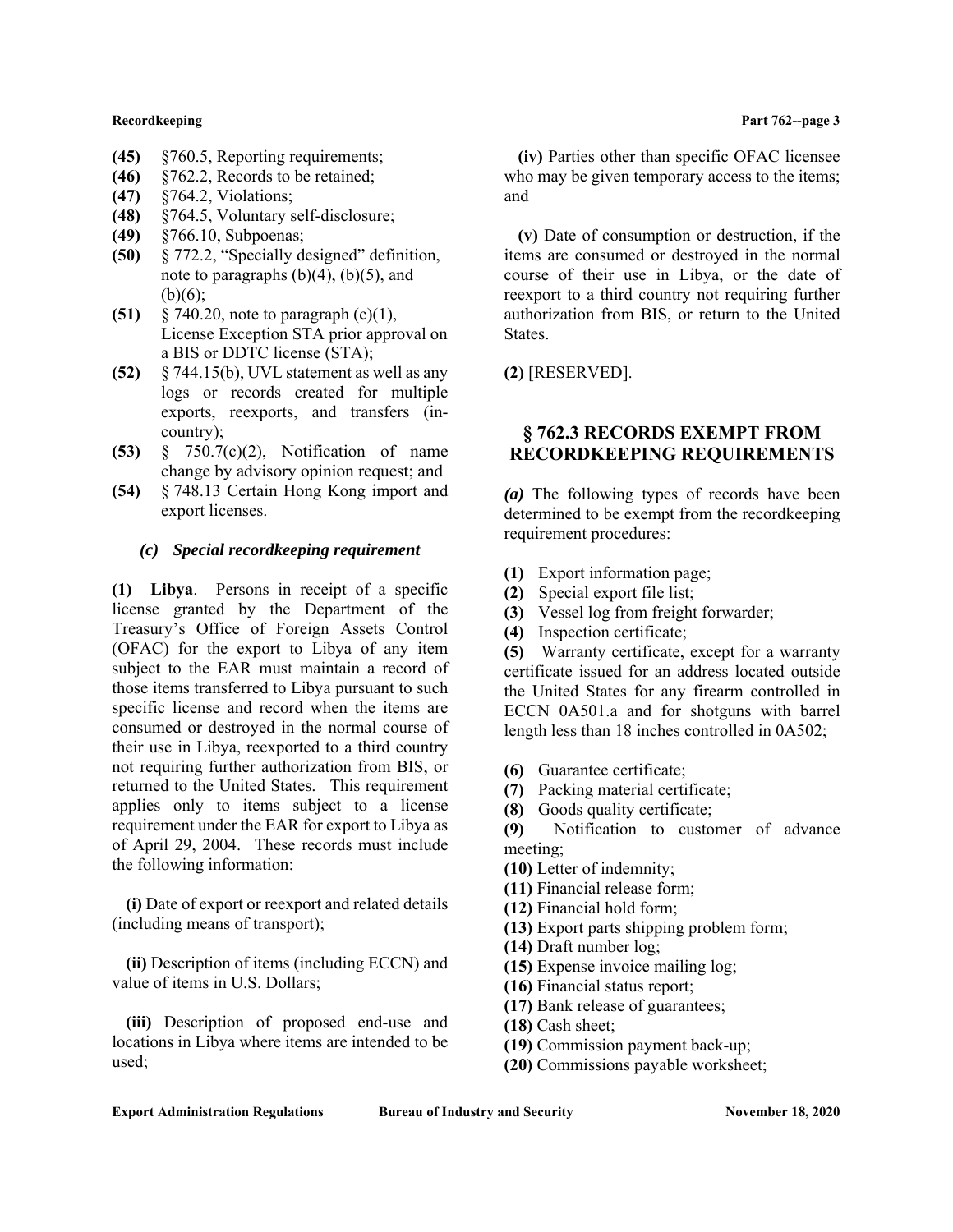- **(22)** C heck request forms;
- **(23)** Accounts receivable correction form;
- **(24)** Check request register;
- **(25)** Commission payment printout;
- **(26)** Engineering fees invoice;
- **(27)** Foreign tax receipt;
- **(28)** Individual customer credit status;
- **(29)** Request for export customers code forms;
- **(30)** Acknowledgement for receipt of funds;
- **(31)** Escalation development form;
- **(32)** Summary quote;
- **(33)** Purchase order review form;
- **(34)** Proposal extensions;
- **(35)** Financial proposal to export customers; and
- **(36)** Sales summaries.

## *(b)* **[RESERVED]**

# **§ 762.4 ORIGINAL RECORDS REQUIRED**

The regulated person must maintain the original records in the form in which that person receives or creates them unless that person meets all of the conditions of §762.5 of this part relating to reproduction of records. If the original record does not meet the standards of legibility and readability described in §762.5 of this part and the regulated person intends to rely on that record to meet the recordkeeping requirements of the EAR, that person must retain the original record. With respect to documents that BIS issues to a party in SNAP-R, either an electronically stored copy in a format that makes the document readable with software possessed by that party or a paper print out of the complete document is deemed to be an original record for purposes of this section.

# **§ 762.5 REPRODUCTION OF ORIGINAL RECORDS**

*(a)* The regulated person may maintain reproductions instead of the original records

provided all of the requirements of paragraph (b) of this section are met.

*(b)* In order to maintain the records required by §762.2 of this part, the regulated persons defined in §762.1 of this part may use any photographic, photostatic, miniature photographic, micrographic, automated archival storage, or other process that completely, accurately, legibly and durably reproduces the original records (whether on paper, microfilm, or through electronic digital storage techniques). The process must meet all of the following requirements, which are applicable to all systems:

**(1)** The system must be capable of reproducing all records on paper.

**(2)** The system must record and be able to reproduce all marks, information, and other characteristics of the original record, including both obverse and reverse sides of paper documents in legible form.

**(3)** When displayed on a viewer, monitor, or reproduced on paper, the records must exhibit a high degree of legibility and readability. (For purposes of this section, legible and legibility mean the quality of a letter or numeral that enable the observer to identify it positively and quickly to the exclusion of all other letters or numerals. Readable and readability mean the quality of a group of letters or numerals being recognized as complete words or numbers.)

**(4)** The system must preserve the initial image (including both obverse and reverse sides of paper documents) and record all changes, who made them and when they were made. This information must be stored in such a manner that none of it may be altered once it is initially recorded.

**(5)** The regulated person must establish written procedures to identify the individuals who are responsible for the operation, use and maintenance of the system.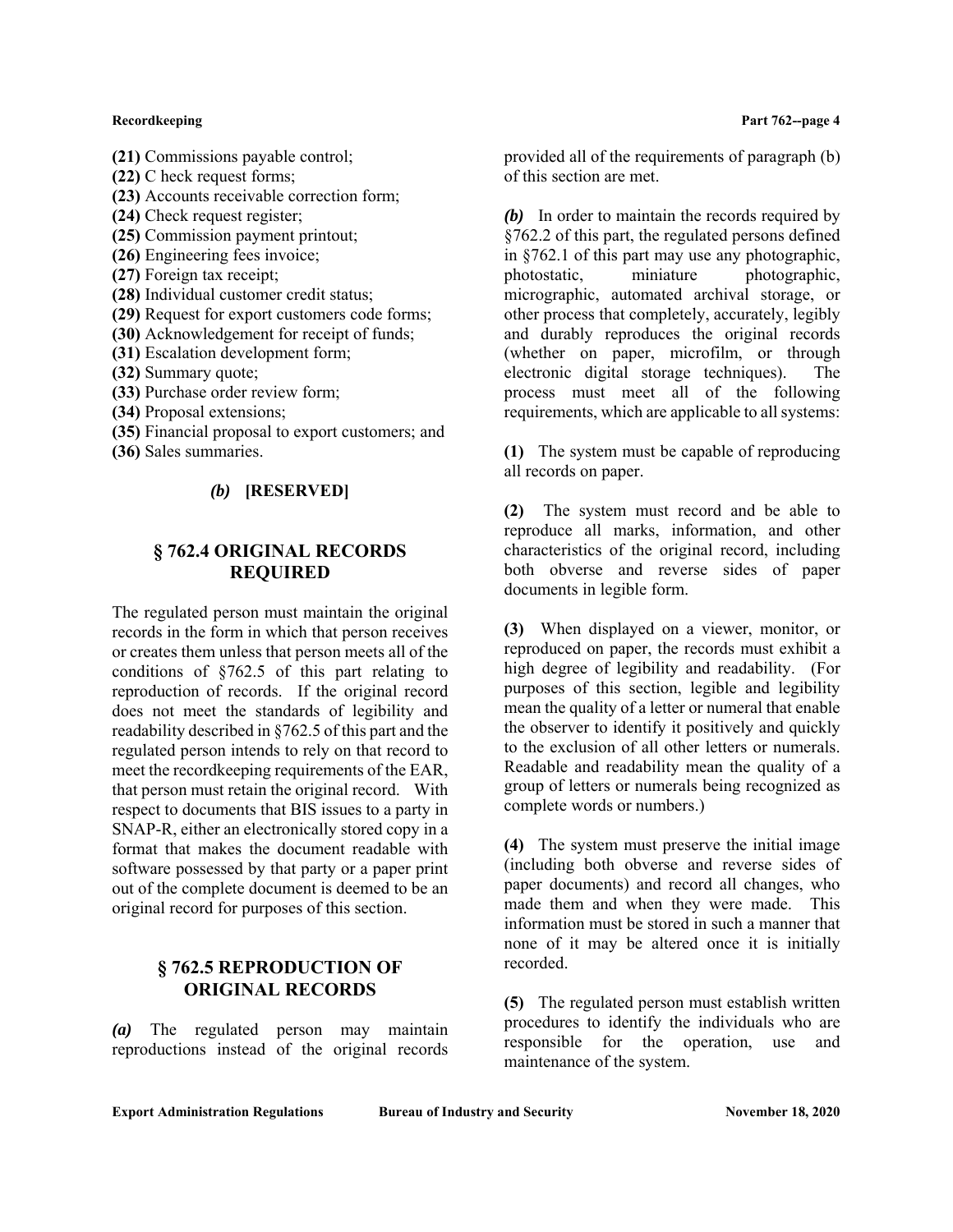**(6)** The regulated person must establish written procedures for inspection and quality assurance of records in the system and document the implementation of those procedures.

**(7)** The system must be complete and contain all records required to be kept by this part or the regulated person must provide a method for correlating, identifying and locating records relating to the same transaction(s) that are kept in other record keeping systems.

**(8)** The regulated person must keep a record of where, when, by whom, and on what equipment the records and other information were entered into the system.

**(9)** Upon request by the Office of Export Enforcement, the Office of Antiboycott Compliance, or any other agency of competent jurisdiction, the regulated person must furnish, at the examination site, the records, the equipment and, if necessary, knowledgeable personnel for locating, reading, and reproducing any record in the system.

## *(c) Requirements applicable to systems based on the storage of digital images*

For systems based on the storage of digital images, the system must provide accessibility to any digital image in the system. With respect to records of transactions, including those involving restrictive trade practices or boycott requirements or requests. The system must be able to locate and reproduce all records relating to a particular transaction based on any one of the following criteria:

**(1)** The name(s) of the parties to the transaction;

**(2)** Any country(ies) connected with the transaction; or

**(3)** A document reference number that was on any original document.

**Recordkeeping Part 762--page 5** 

## *(d) Requirements applicable to a system based on photographic processes*

For systems based on photographic, photostatic, or miniature photographic processes, the regulated person must maintain a detailed index of all records in the system that is arranged in such a manner as to allow immediate location of any particular record in the system.

# **§ 762.6 PERIOD OF RETENTION**

## *(a) Five year retention period*

All records required to be kept by the EAR must be retained for five years from the latest of the following times:

**(1)** The export from the United States of the item involved in the transaction to which the records pertain or the provision of financing, transporting or other service for or on behalf of end-users of proliferation concern as described in §§736.2(b)(7) and 744.6 of the EAR;

**(2)** Any known reexport, transshipment, or diversion of such item;

**(3)** Any other termination of the transaction, whether formally in writing or by any other means; or

**(4)** In the case of records of pertaining to transactions involving restrictive trade practices or boycotts described in part 760 of the EAR, the date the regulated person receives the boycottrelated request or requirement.

# *(b) Destruction or disposal of records*

If the Bureau of Industry and Security or any other government agency makes a formal or informal request for a certain record or records, such record or records may not be destroyed or disposed of without the written authorization of the agency concerned. This prohibition applies to records pertaining to voluntary disclosures